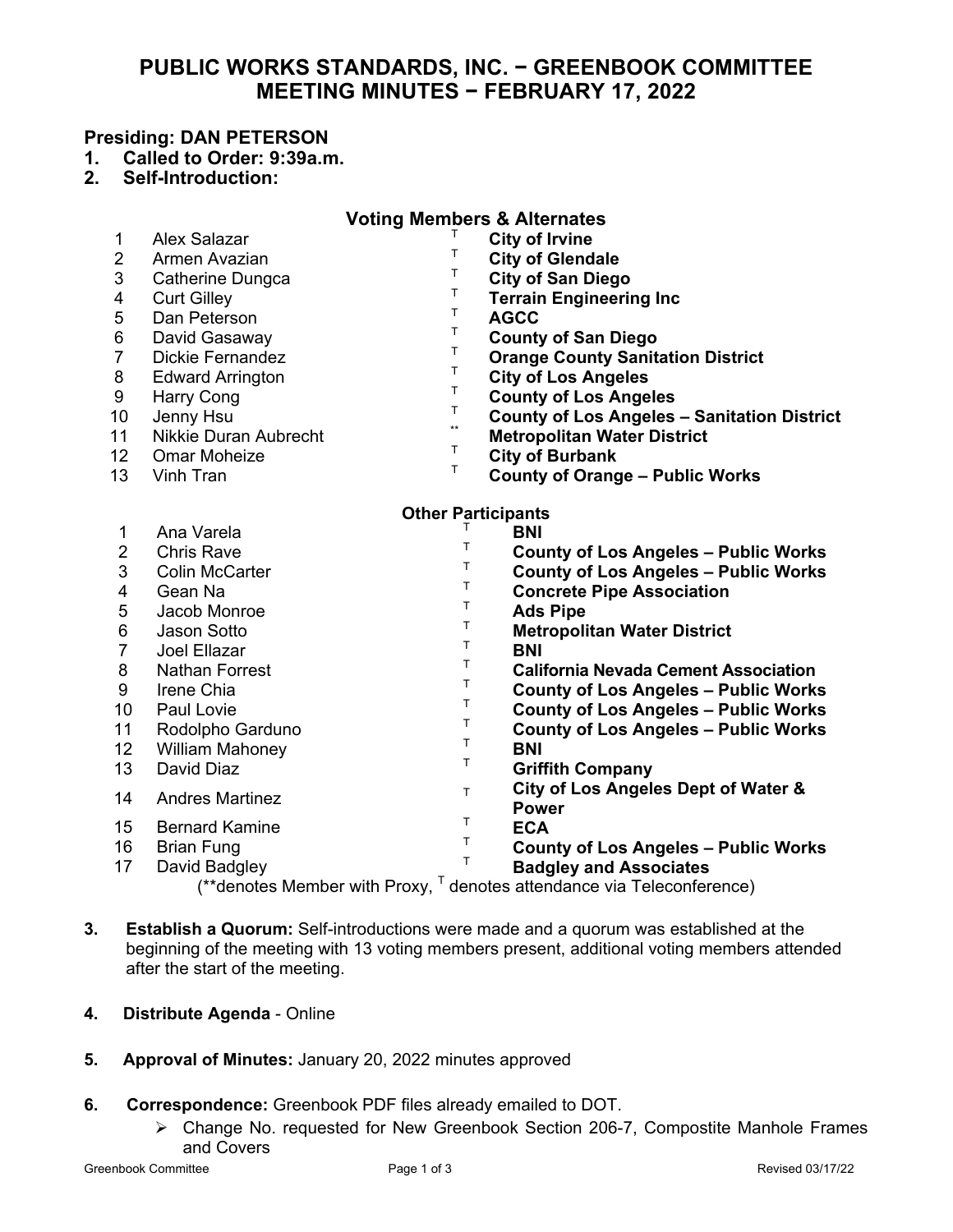- $\triangleright$  Two Change No. requested for Standard Plans SP121-4 Curb and Gutter Mountable and SP311-5 Frames and Grating for Catch Basins
- $\triangleright$  Proxy from David Yanez, designating Nikkie Duran as voting member for Metropolitan Water **District**
- CALTRANS Letter regarding the California Department of Transportation's (Caltrans) Division of Local Assistance (DLA) implementation action plan for the 'SoCal Greenbook Standards' issue. Referencing the email on November 23, 2021 by Aimee L. Kratovil, Director, Program Analysis Unit in the Federal Highway Administration (FHWA)
- **7. Old Business:** Greenbook changes from 1985 to date have been provided to Edward Arrington for submission to FHWA in regards to continued effort to retain Greenbook for use on the National Highway systems.

## **8. New Business:**

- **a) APWA Co-Chairman's Report**: PWSI meeting is tentatively scheduled for April 21<sup>st</sup>.
- **b) Secretary's Report:** Change 317GP assigned to **Proposed Change for Material Price Adjustment** 
	- Material Price Adjustment Task Force established with first meeting scheduled for February 22, 2022 via ZOOM.
- **c) Vice Chair Communication Report**: No Report.
- **d) Vice Chair Editorial Report:** No Report.

## *Greenbook Subcommittees:*

- **e) Surface Materials and Methods Subcommittee Report:** Vinh Tran reported that:
	- The **Geosynthetics task force** discussed comments received by editorial and have direction to move forward.
	- The **asphalt task force** met on February 3rd and is continuing to review additional data to the rap aggregates of the surface treatment section. Decision has been made to cancel *Change No. 316SM – Fiber Reinforced Asphalt Concrete.*
	- The **concrete ad hoc task force** completed internal review of change no. 314SM Coarse Aggregate Gradation and sent it off to the Surface Committee. Greenbook committee shall see it in about three to four months. Nathan Forrest informed us that assembly bill SB-778 (Clean California Act) may be relaunched and the language will be reviewed.
- **f) Underground Materials and Methods Subcommittee Report:** Gene Na reported that Dave Badgley compiling all docs into a single WORD document for distribution to subcommittee. Thirty day hold will be placed then moved onto the Editorial Subcommitte by April – May. Received change request submitted by Dickie Fernandez related to the composite framing cover for maintenance holes. More change requests to follow in the coming months.
- **g) Standard Plans Subcommittee Report:** Alex Salazar reported that subcommittee currently working on proposing 8 to 10 standard plans to the Editorial Committee. Next meeting scheduled for March 3<sup>rd</sup>.
- **h) General Provisions Subcommittee Report:** Dan Peterson reported no updates and is preparing for next weeks meeting. Volunteers are still welcomed.
- **i)** Editorial Standards Subcommittee Report: Harry Cong reported discussion of draft bill for Change no. 303 GEOSYNTHETICS. They will meet again once other submittals are received for review.
- **j)** Greenbook Retention Subcommittee Report: Edward Arrington reported that Caltrans dropped the option of considering the greenbook as a standalone alternative standard plans using alternative standard for working National Highway system.
	- Caltrans mailed a letter to Vince Mammano Federal Highway Administration, California, informing them of this approach (letter shared during meeting).